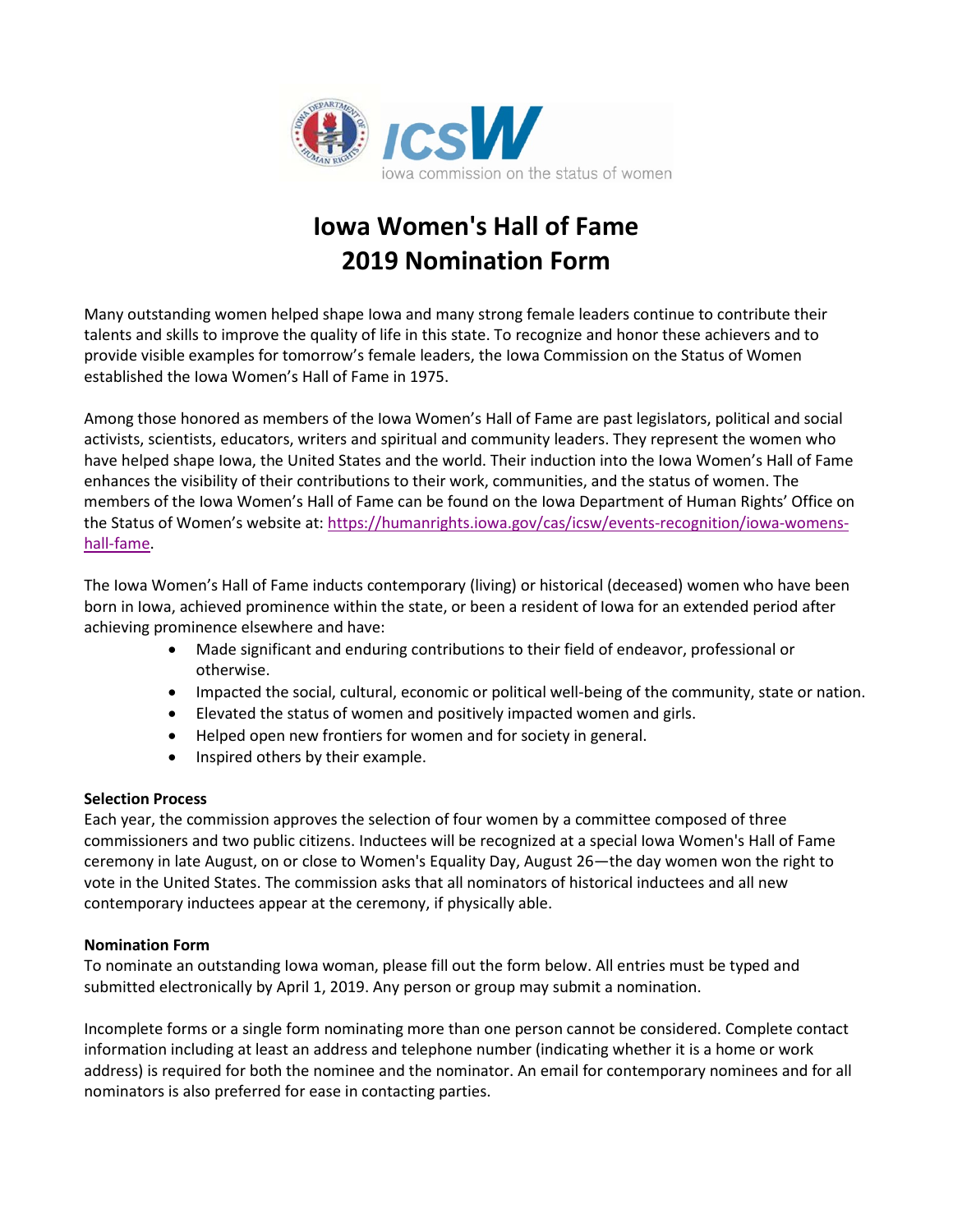Please note that no materials can be returned to the nominator, so do not submit any irreplaceable documents. If your candidate is chosen as an inductee, be aware that a portrait photo will be requested of you (for historical nominees) or the contemporary inductee at the time of selection.

Nominations remain current for three years and may then be resubmitted. Until the nomination is no longer current, it is advised that nominators add new and/or current information to the nomination packet each year.

#### **Nomination Criteria**

Nominees may be contemporary (living) or historical (deceased) and will be selected on merit, not endorsement.

The women inducted into the Hall of Fame have made a major impact on the lives of others and helped to elevate the status of women in our state, our nation, and, in some case, around the world. When choosing someone to honor, consider the following questions:

- What enduring contributions have been made by the nominee?
- How has the nominee positively impacted women and girls?
- Is the community and/or state better for the contributions of the nominee?
- Are people in general better because of the accomplishments of the nominee?
- Are women in Iowa, the region, and/or the United States better, has their status improved, or have opportunities increased for women because of the life and contributions of the nominee? and/or
- Is the nation, world or particular discipline, profession, or field better because of the contributions of the nominee?

Of special significance in the criteria for the award is the phrase "enduring contributions" and "impact on women and girls." Regardless of whether the candidate is living or deceased, there should be a sense that the accomplishments and/or contributions evidenced are of such special significance as likely to be thought outstanding when reflected upon from the perspective of future generations.

#### **Tips for Completing the Nomination Form**

Make your answers (especially on questions III and I) as specific as possible. ("She was the only working mother on the block" is commendable and remarkable, but it doesn't explain how she helped open new frontiers or elevated the status of women.)

Quality is more important than quantity. Please do not attach a copy of every award the nominee ever received; a list of awards is sufficient. Awards that were not self-submitted by the nominee or her staff/employees carry more weight.

If the nominee's field is the same as the one for a current Hall of Fame member, be sure to explain how this nominee's contributions differ from those of the current member and make her stand out.

Whatever the nominee's field, make sure to differentiate her from all the other practitioners of that field. For example, if she is a contemporary physician, how do her contributions differ from those of every other physician today? What makes her stand out from the rest? What impact has she had on women and girls?

#### **Questions**

If you have any questions, contact Kristen Corey at 515-281-4470, 800/558-4427, or [women@iowa.gov.](mailto:women@iowa.gov)

To view the members of the Iowa Women's Hall of Fame, visit [https://humanrights.iowa.gov/cas/icsw/events](https://humanrights.iowa.gov/cas/icsw/events-recognition/iowa-womens-hall-fame)[recognition/iowa-womens-hall-fame.](https://humanrights.iowa.gov/cas/icsw/events-recognition/iowa-womens-hall-fame)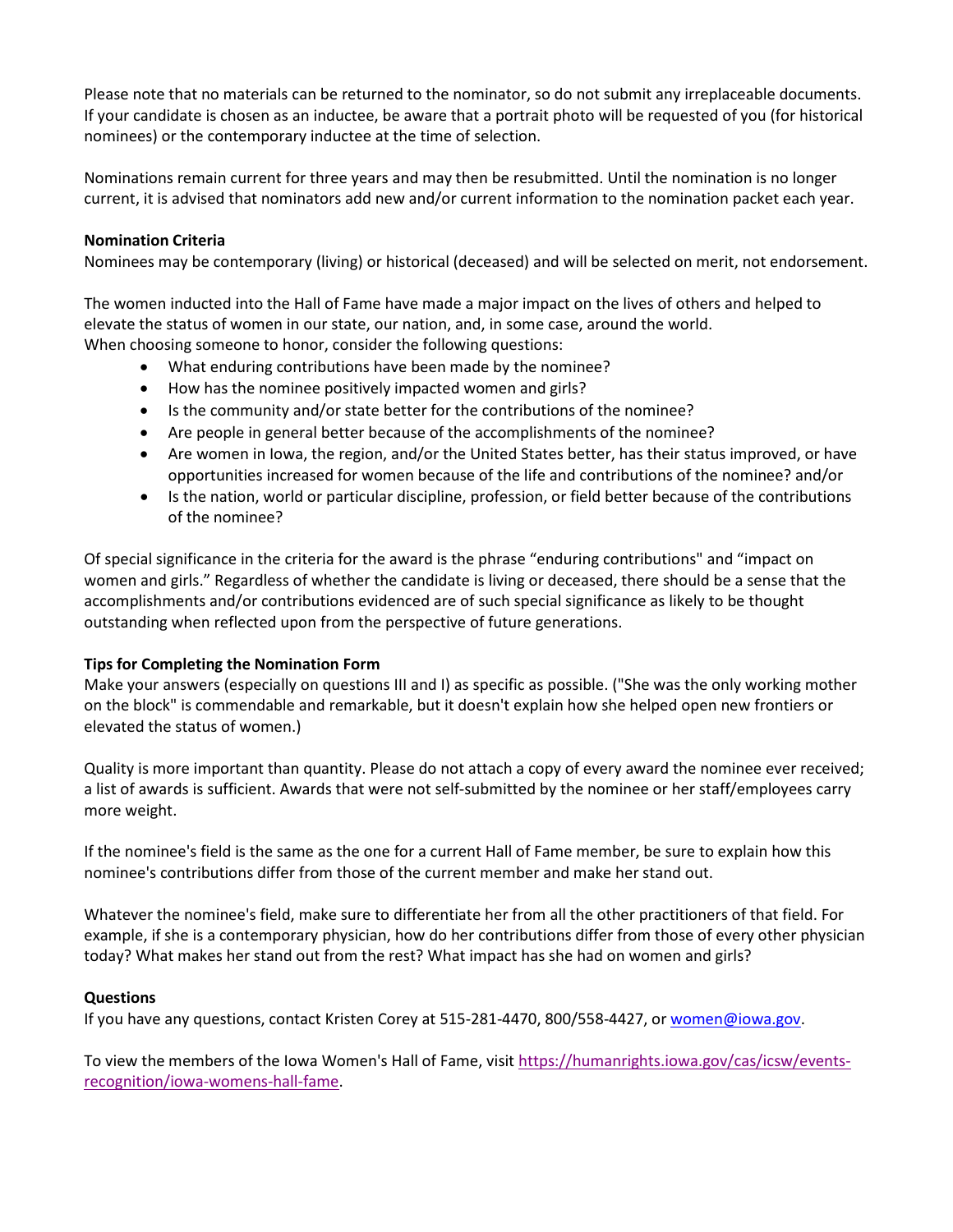# 2019 INDUCTION NOMINATION FORM

#### **Please provide the following information.**

Name of nominee *(Indicate full name, and include birth name if different*.*)*: Residence of nominee *(Give Address if Possible)*:

| Phone numbers: (Home)                                       | (Office)                                                                              |
|-------------------------------------------------------------|---------------------------------------------------------------------------------------|
| E-mail:                                                     |                                                                                       |
| Birthdate:                                                  |                                                                                       |
| Birth place:                                                |                                                                                       |
| Years nominee resided in lowa:                              |                                                                                       |
|                                                             |                                                                                       |
| If the nominee is no longer living, complete the following: |                                                                                       |
| Date of death:                                              |                                                                                       |
| Age at time of death:                                       |                                                                                       |
| Place of death:                                             |                                                                                       |
|                                                             | Name, address, phone, and familial relationship of a family contact person, if known: |
|                                                             |                                                                                       |
| Name of person(s) submitting nomination:                    |                                                                                       |
| Residence of nominator:                                     |                                                                                       |

Phone numbers: (Home) (Office)

Has this nomination form been reviewed by the nominee or a member of the nominee's family?

\_\_\_ Yes \_\_\_ No

E-mail:

# **Include the following (separated by the following sections):**

#### **1. Summary Statement**

Provide a summary statement (25 words or less) of the nominee that demonstrates her outstanding accomplishments and contributions.

#### **2. Biographical Sketch**

Please attach a brief biography (limited to one page) of the nominee that includes her major achievements and contributions to her community. Essential biographical information includes education/training, professional/work history, major accomplishments and/or contributions, and honors and awards received.